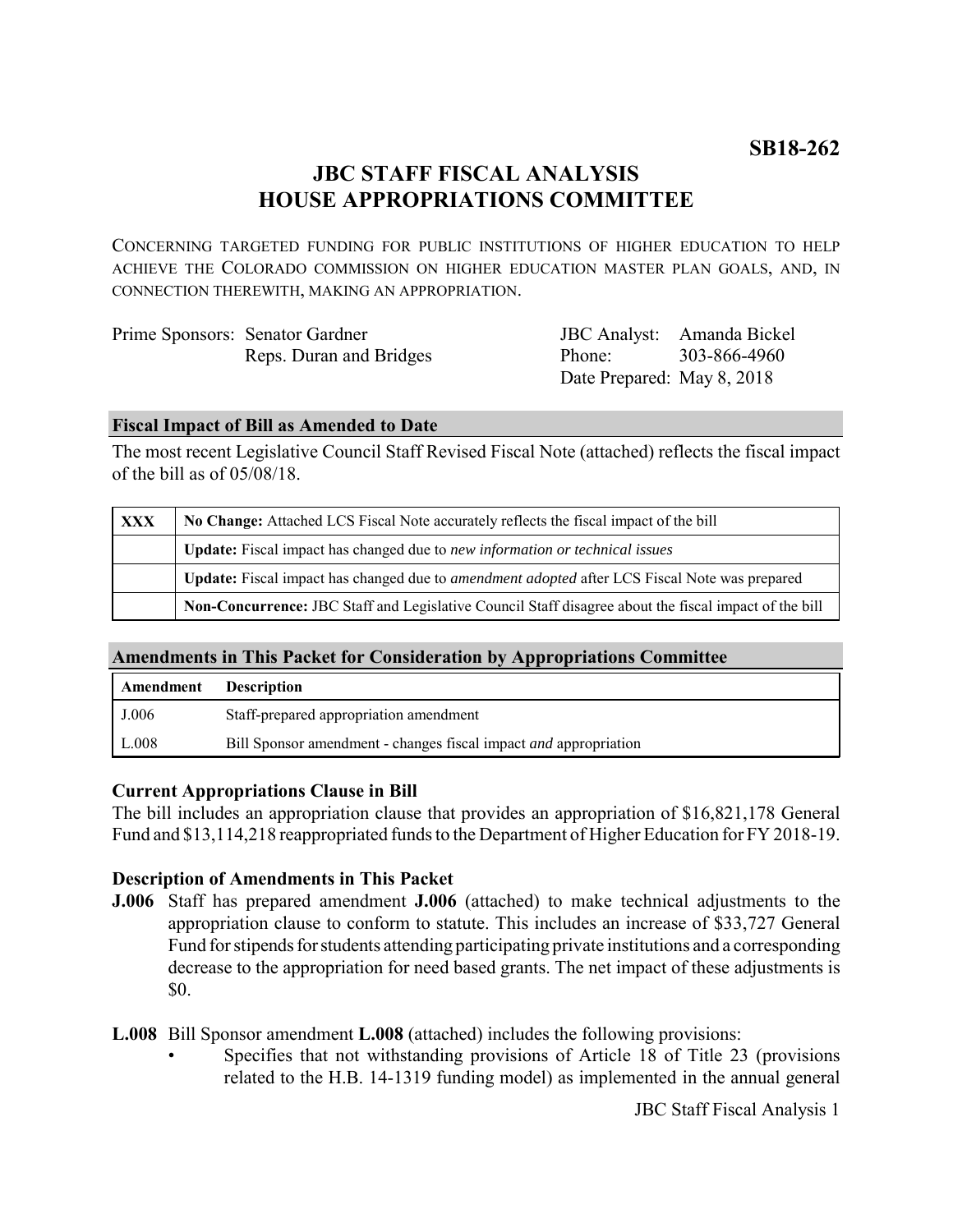appropriations act, the General Assembly may appropriate \$1,249,273 less to the Regents of the University of Colorado than otherwise required and may appropriate \$1,377,081 more than is otherwise required to other institutions.

• Makes adjustments as shown below to the appropriations included in the reengrossed bill.

| Amendment L.008 to S.B. 18-262                                                         |                         |                                    |                    |  |  |
|----------------------------------------------------------------------------------------|-------------------------|------------------------------------|--------------------|--|--|
|                                                                                        | <b>Reengrossed Bill</b> | <b>Appropriation</b><br>with L.008 | Change in<br>L.008 |  |  |
| <b>Adams State University</b>                                                          | \$220,124               | \$454,896                          | \$234,772          |  |  |
| Colorado Mesa University                                                               | 548,477                 | 690,041                            | 141,564            |  |  |
| Metropolitan State U. of Denver                                                        | 1,099,713               | 1,436,405                          | 336,692            |  |  |
| Western State Colorado University                                                      | 222,303                 | 456,576                            | 234,273            |  |  |
| Colorado State University System                                                       | 2,606,270               | 2,606,270                          | $\boldsymbol{0}$   |  |  |
| Fort Lewis College                                                                     | 207,719                 | 445,330                            | 237,611            |  |  |
| University of Colorado System                                                          | 3,715,080               | 2,465,807                          | (1,249,273)        |  |  |
| Colorado School of Mines                                                               | 384,621                 | 452,101                            | 67,480             |  |  |
| University of Northern Colorado                                                        | 670,368                 | 670,368                            | $\boldsymbol{0}$   |  |  |
| <b>Community College System</b>                                                        | 3,439,543               | 3,553,357                          | 113,814            |  |  |
| <b>Subtotal State Boards</b>                                                           | \$13,114,218            | \$13,231,151                       | \$116,933          |  |  |
| Need-based aid                                                                         | 3,188,102               | 1,654,375                          | (1,533,727)        |  |  |
| Colorado Opportunity Scholarship<br>Initiative Fund<br>Stipends for students attending | $\boldsymbol{0}$        | 1,500,000                          | 1,500,000          |  |  |
| participating private institutions                                                     | 1,163                   | 34,890                             | 33,727             |  |  |
| Colorado Mountain College                                                              | 144,670                 | 144,670                            | $\boldsymbol{0}$   |  |  |
| Aims Community College                                                                 | 171,064                 | 181,939                            | 10,875             |  |  |
| Area technical colleges                                                                | 201,961                 | $\boldsymbol{0}$                   | (201, 961)         |  |  |
| <b>Grand Total</b>                                                                     | \$16,821,178            | \$16,747,025                       | (S74, 153)         |  |  |

**The Committee should adopt J.006 OR L.008 but should not adopt both.**